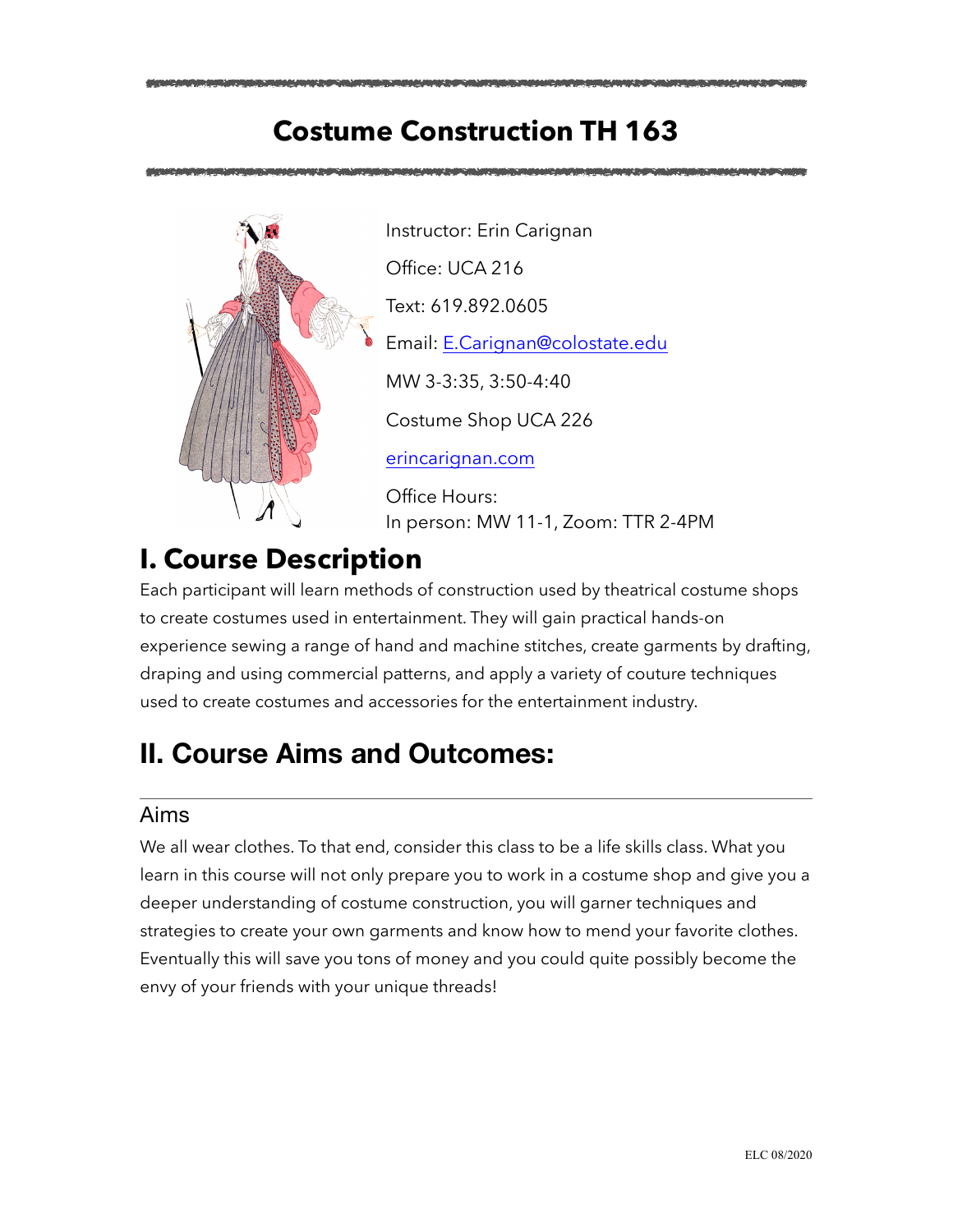## Specific Learning Outcomes

By the end of this course, students will:

1.Be able to identify and perform basic hand and machine stitches and know when it is appropriate to use them by completing a variety of samples and class projects.

2.Be able to operate a sewing machine including the ability to thread a machine, wind a bobbin, start and stop sewing, know the basic parts on a machine, and more through practical use.

3.Be able to envision and complete the construction process of a garment from markings and instructions from a commercial garment pattern.

4.Have the ability to draft and create their own garment pattern.

5.Be able to take measurements of another person and be able to identify if a garment will fit that person.

6.Create their own sloper or "body block".

10. Identify different fabrics and fibers, understanding properties as they relate to costume design.

# **III. Texts and Supplies**

### **Texts**

There are various sources I will use including video, readings, etc. If you would like to build your library with handy sources here are a few I strongly recommend. If there is a reading assignment it will be found on our Canvas class site.

#### **Recommended Texts:**

#### **Vogue Sewing**

*Vogue Sewing*. (2000). New York: Harper & Row.

#### **The Costume Technician's Handbook**

Ingham, Rosemary, and Liz Covey. *The Costume Technicians Handbook, by Rosemary Ingham.* Portsmouth, NH: Heinemann , 2003.

#### **The New Complete Guide to Sewing (A.K.A. the "Reader's Digest Book")**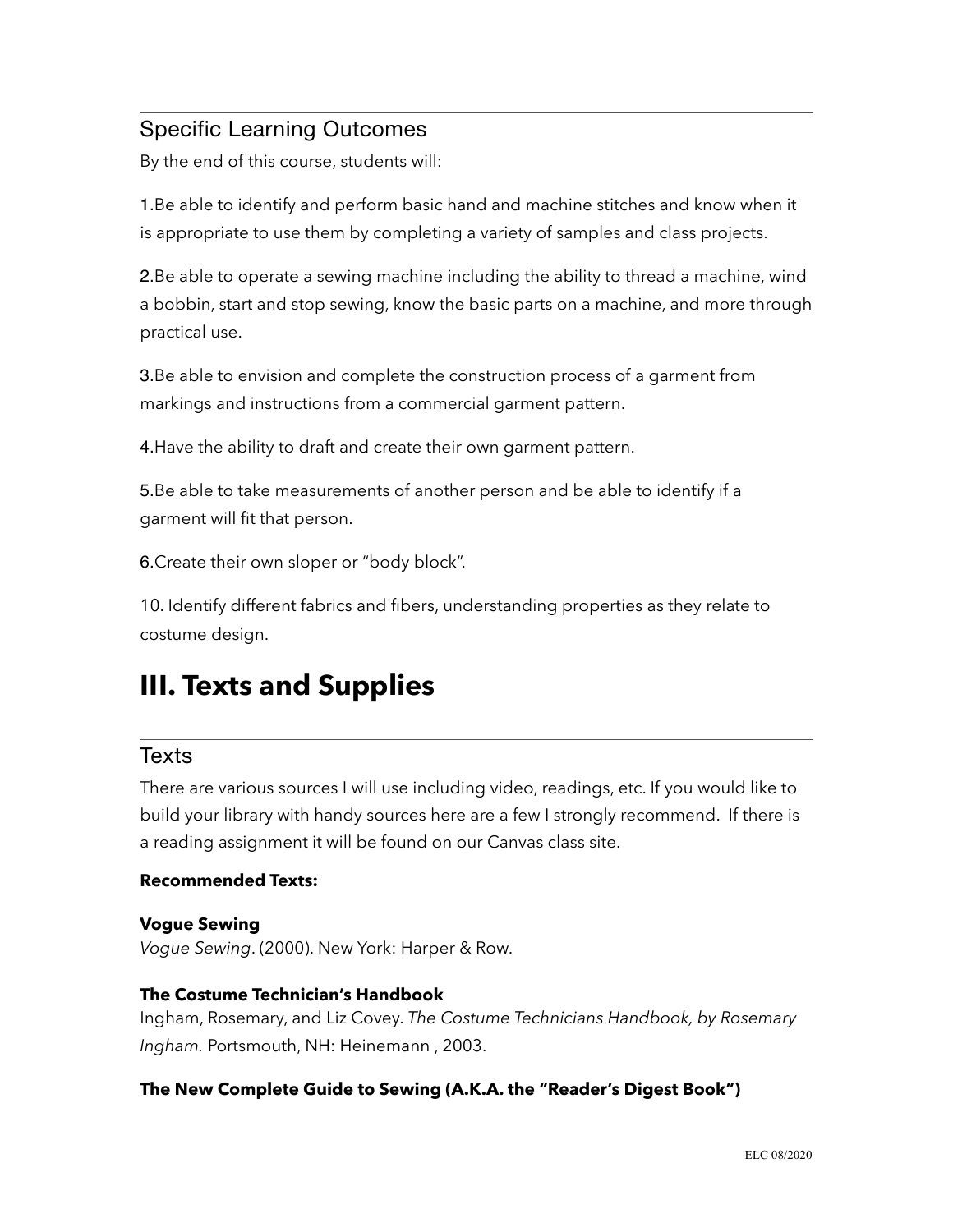*New Complete Guide to Sewing: Step-by-Step Techniques for Making Clothes and Home Accessories.* Pleasantville, NY: Readers Digest Association, 2011.

### **Collect sewing books! It is great to have many sources to pull from when you do not understand how to do a technique.**

I will recommend many more sources as the semester progresses.

## Class Supplies

You will receive a small kit, please find a container with a handle, art box, or structured bag to house all of it in. Your course fee paid for much of your materials including your sewing kit, but it cannot pay for all therefore, I need you to supply some of your own materials for the last projects. You are welcome to use materials out of stock, with approval of myself or Elise, but most-likely there will not be enough or you will not find it suits your taste.

### **Required Supplies**

- $\triangleright$  Trim or extra decorations for your class projects
- $\blacktriangleright$  Fabric for your flat pattern project
- $\geq 3$  Yards of woven cotton or flannel fashion fabric, washed
- $\triangleright$  Sketchbook and pencils as needed
- $\triangleright$  Plastic sheet protectors for samples in binder

# **IV. Grading**

Evaluation of preparation, research, and execution of class projects, coupled with attendance and participation, will be considered in assignment of the course grade. Grades are assigned on a traditional A through F scale using points to calculate percentages.

### Samplers:

All samples will be handed in on due date, attached to the appropriate section in text, in sheet protectors in a folder or binder). If we go online, you will take a photo front and back of each sample and upload it to the appropriate assignment page.

Sampler I: Hand Stitches- 7 in all.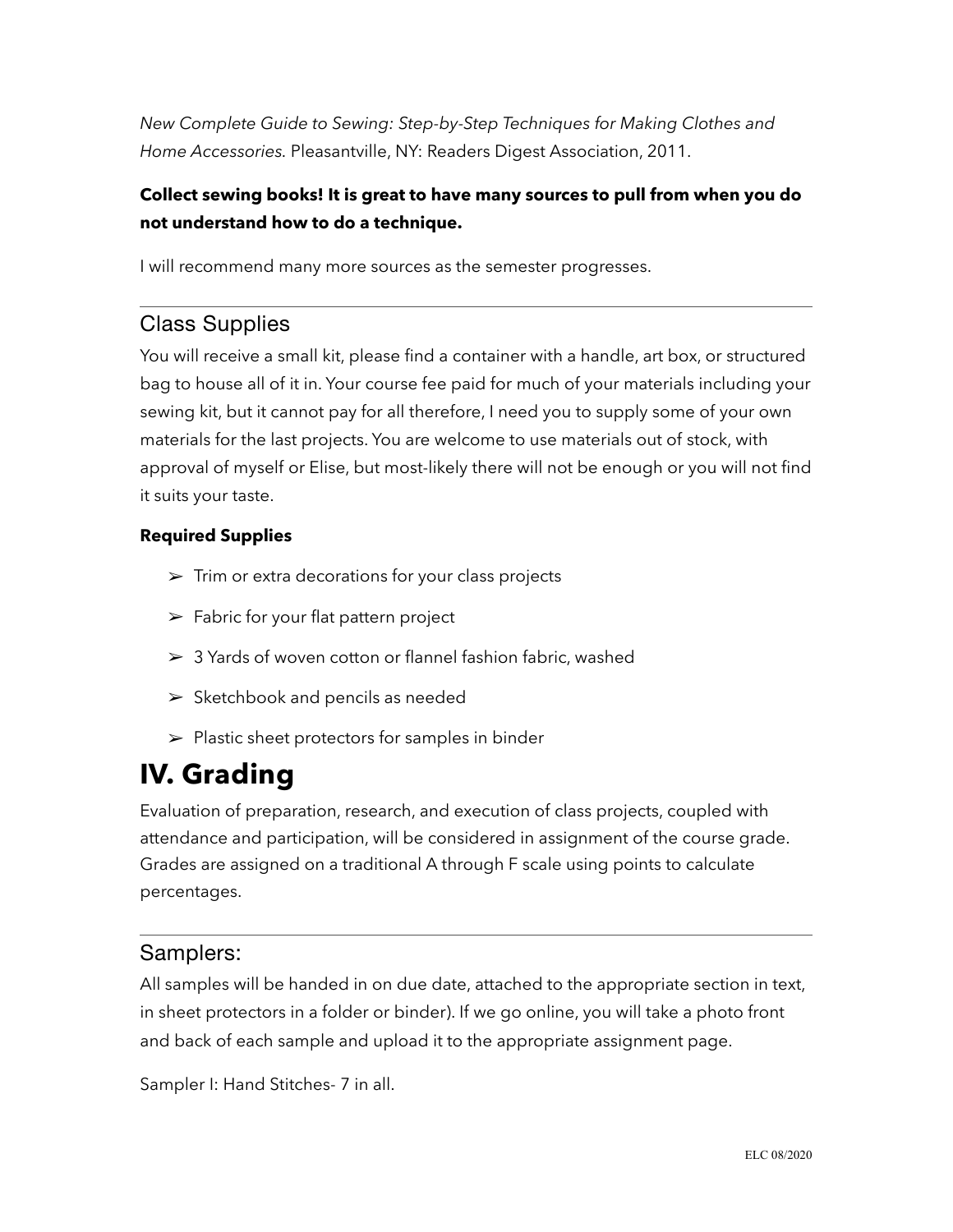Sampler II: Machine techniques- 4 total, including the two machine sewing exercises.

Sampler III:Hand Sewn Fasteners- 7 total.

Sampler IV: Seam Samples- 11 total.

### Projects:

**Project I:** Pin cushion project. In this project you will create a small pin cushion of your very own to keep. You are welcome to use scrap fabric from the costume shop to create this pin cushion. All directions will be on our Canvas website including a stepby-step how to video by yours truly.

**Project II:** Commercial garment construction a.k.a. the pajama pant project. You will create a pair of pajama pants. These can be for yourself or a present for a friend. They must be wearable, finished with hems, closures, seams, etc. You will be given a commercial pattern for this project but are required to purchase fabric of your choice.

**Project III:** Flat pattern sloper. You will learn to create a sloper from your own measurements that will be the foundation for any garment including the next project. Muslin will be provided. Time your process from beginning to end.

**Project IV:** Project IV: Draped sloper. You will drape 1/2 a front and 1/2 back body block and create paper patterns. Time your process from beginning to end. With this you will take detailed notes comparing the processes, time spent, and fit of slopers created two ways: drafting vs draping.

**Project V (Final):** Design your own garment. You will alter a commercial pattern or create an original pattern from a drafted or draped sloper. Four weeks of class will be devoted to creating and completing this project. There will be a fashion show via zoom at the end of the semester where students will be wearing their completed projects.

#### **Maximum Points Possible**

| Sampler I (Hand sewing) | 70 (7 Samples 10 Points Each) |
|-------------------------|-------------------------------|
| Sampler II (Machine)    | 40 (4 Samples 10 Points Each) |
| Sampler III (Fastners)  | 70 (7 Samples 10 Points Each) |
| Project I               | 60                            |
| Project II              | 160                           |
| Machine Quiz            | 20                            |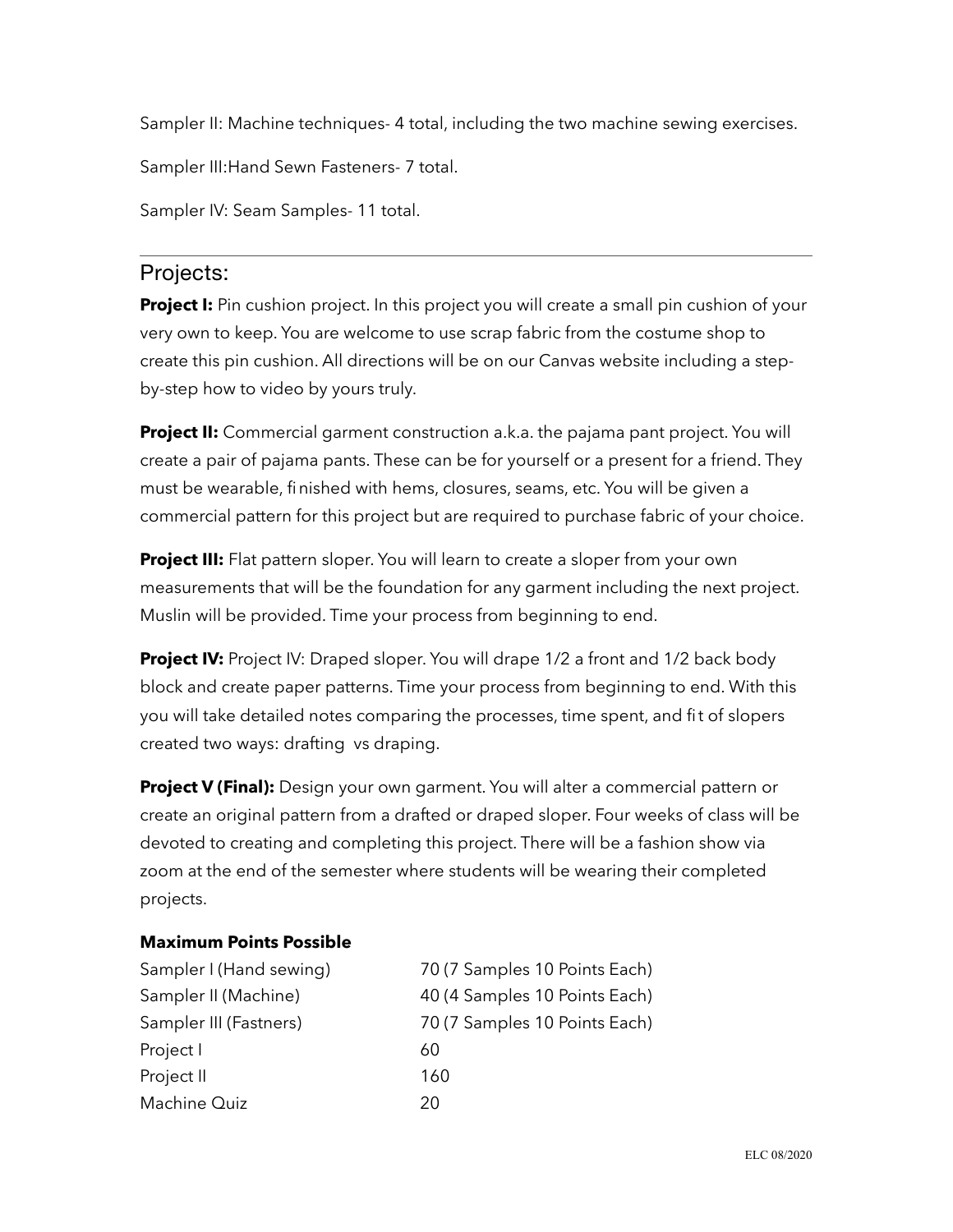| Sampler IV (Seams) | 110 (11 Samples at 10 each) |
|--------------------|-----------------------------|
| Project (III)      | 100                         |
| Project (IV)       | 100                         |
| Fabric Bingo       | 60                          |
| Project (V) Final  | 200                         |
| <b>TOTAL:</b>      | 1405                        |

**Grading Scale (pluses and minuses will be used): A: 95-100, A-:90-94 B +:87-89, B: 83-86, B-:80-82 C: 70-79 D: 60-69 F: < 60** 

## **V. Tentative Course Schedule**

(*May change to accommodate guest presenters & student needs*)

| <b>Date</b>           | <b>Topic/Outcomes</b>                                                          | <b>Reading/Video</b><br><b>Due Before</b><br><b>Class</b>                  | <b>Assignment</b>                               | <b>Group</b><br><b>Meeting</b><br><b>TODAY</b> |
|-----------------------|--------------------------------------------------------------------------------|----------------------------------------------------------------------------|-------------------------------------------------|------------------------------------------------|
| <b>Week 1</b><br>8/24 | Introductions,<br>costume shop<br>tour. Hand out<br>supplies and<br>materials. |                                                                            | Pin Cushion<br>Project; Hand<br><b>Stitches</b> | A Group                                        |
| 8/26                  | Continue hand<br>stitching samples                                             | Vogue Hand<br>Stitches PDF;<br>PinCushion<br>Project Video;<br>Intro Video |                                                 | <b>B</b> Group                                 |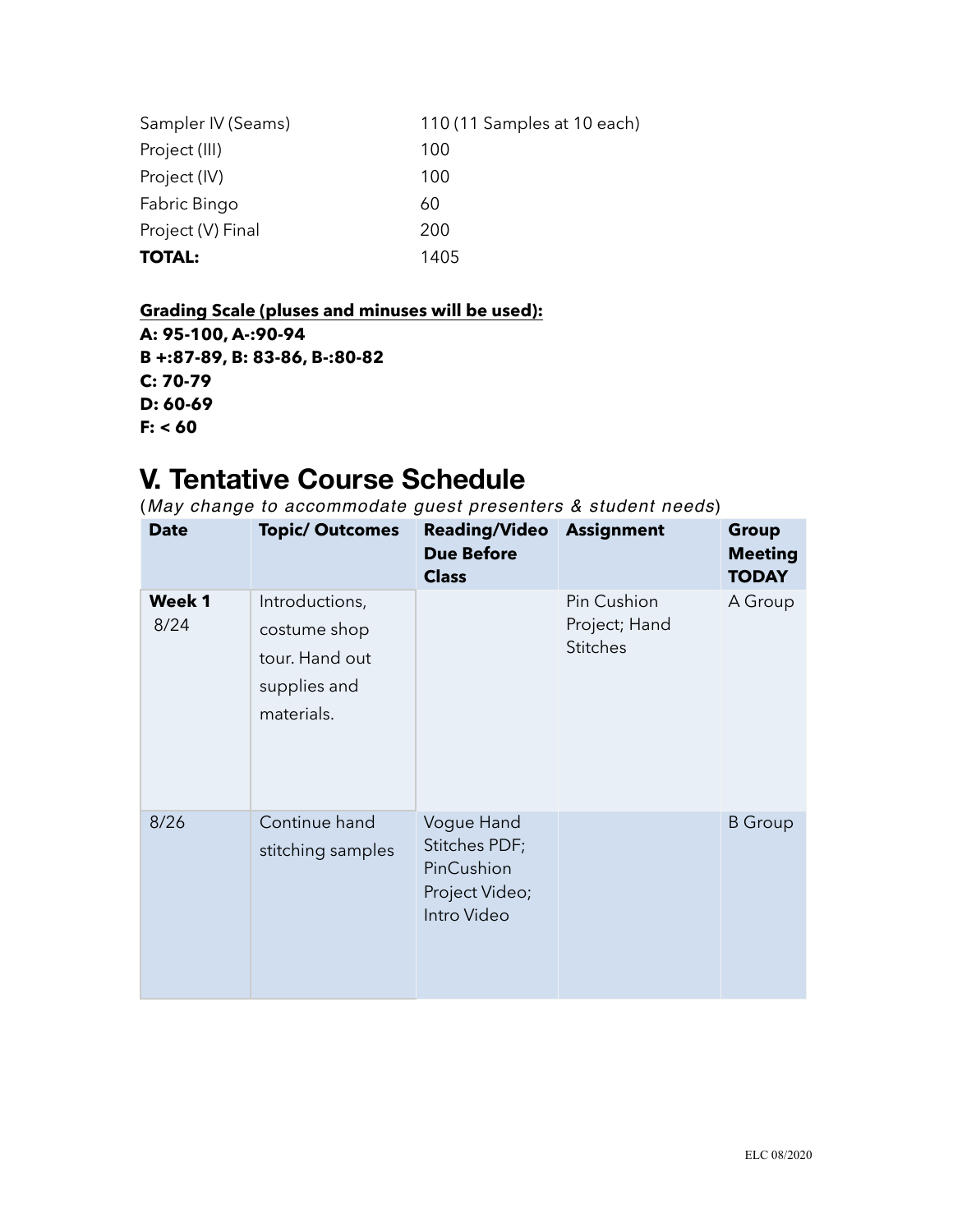| Week 2<br>9/3  | Assign dress<br>forms, label<br>sewing machines,<br>review cleaning<br>protocol, group<br>names. Answer<br>questions about<br>samplers. Today's<br>new skill!!!The<br>sewing machine!<br>Intro to parts and<br>functions,<br>threading<br>machine, winding<br>bobbin, etc.<br>Introduction to the<br>serger. Begin<br>machine samples.<br>Thread machines,<br>wind bobbins, do<br>Machine sampler | Sewing<br>Machine Video.<br><b>Low Stakes</b><br><b>Sewing</b><br><b>Machine Quiz</b> | Bring Hand<br>samples and pin<br>cushions with<br>questions or to<br>show off! Or ask in<br>discussion page in<br>module 2 any<br>questions you may<br>have about the<br>pincushion or<br>sampler.         | A Group              |
|----------------|---------------------------------------------------------------------------------------------------------------------------------------------------------------------------------------------------------------------------------------------------------------------------------------------------------------------------------------------------------------------------------------------------|---------------------------------------------------------------------------------------|------------------------------------------------------------------------------------------------------------------------------------------------------------------------------------------------------------|----------------------|
| 9/5            | in class.                                                                                                                                                                                                                                                                                                                                                                                         |                                                                                       |                                                                                                                                                                                                            | <b>B</b> Group       |
| Week 3<br>9/10 | Repeat<br>Labor Day                                                                                                                                                                                                                                                                                                                                                                               |                                                                                       |                                                                                                                                                                                                            |                      |
| 9/12           | Fabrics-weaves<br>and fibers. Pin<br>cushions and<br>hand sewing<br>samplers due<br>today. Play Fabric<br>Bingo-finish at<br>home.                                                                                                                                                                                                                                                                | <b>Watch Fabrics</b><br>lecture. Check<br>in your<br>machine<br>samples.              | FF: Show us your<br>pin cusion. Check<br>in your hand<br>stitches O: Upload<br>glamour shots of<br>your pincushion.<br>Upload pics of<br>your hand stitch<br>samples (front and<br>back) to<br>assignment. | A 3-3:50<br>B 4-4:50 |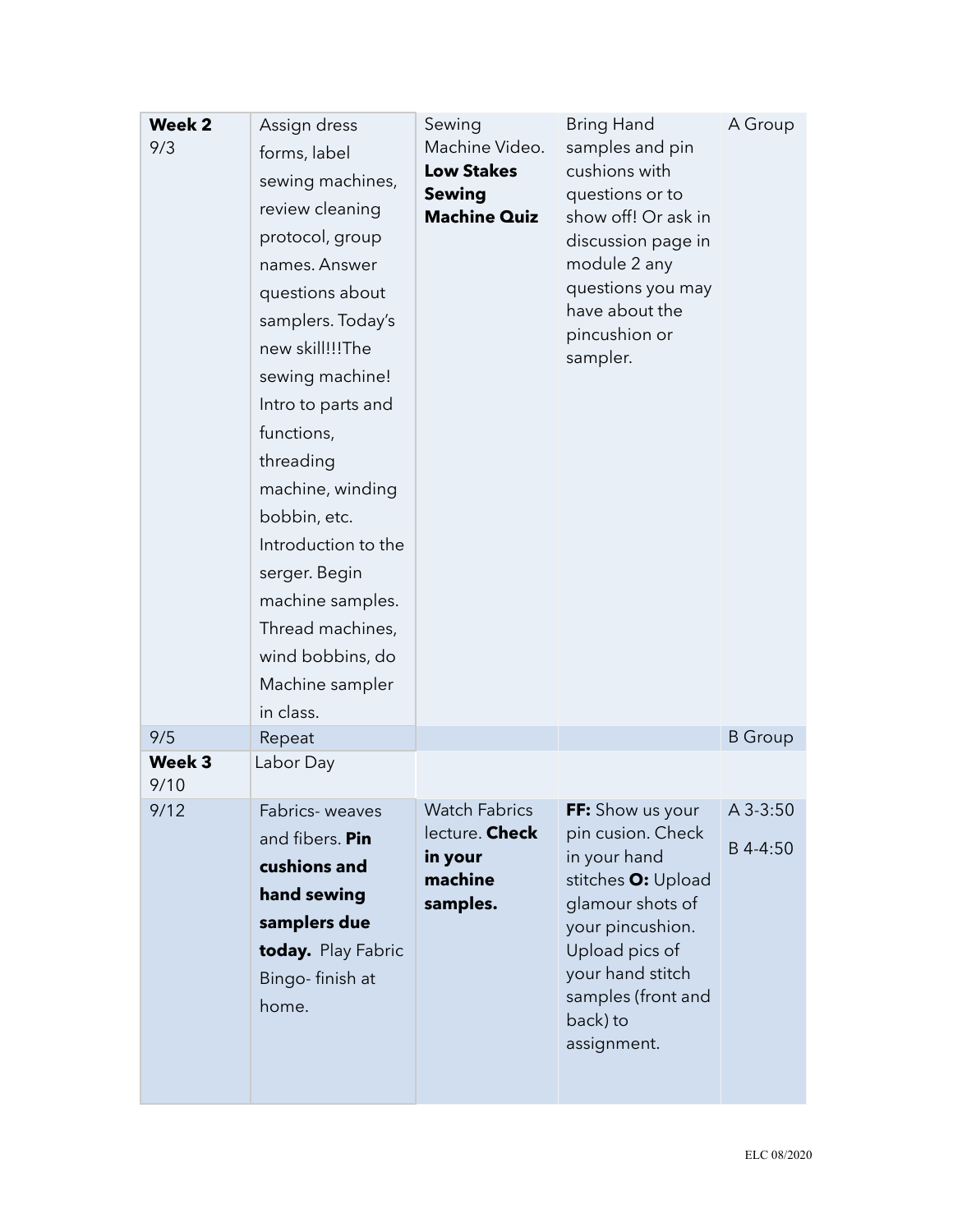| Week 4<br>9/17 | Commercial<br>Patterns and<br>Measurements:<br>how to read a<br>commercial<br>pattern, how to<br>choose which size<br>to cut, how to<br>figure out how<br>much fabric you<br>need and which<br>notions to buy. | Watch: How to<br>measure video<br>and<br>Commercial<br>Pattern Review.<br><b>Read: Taking</b><br>measurements<br>and look at<br>measurement<br>sheets.                           | Take<br>measurements in<br>class or at home<br>of yourself. Go<br>buy your fabric!                             | A Group        |
|----------------|----------------------------------------------------------------------------------------------------------------------------------------------------------------------------------------------------------------|----------------------------------------------------------------------------------------------------------------------------------------------------------------------------------|----------------------------------------------------------------------------------------------------------------|----------------|
| 9/19           |                                                                                                                                                                                                                |                                                                                                                                                                                  |                                                                                                                | <b>B</b> Group |
| Week 5<br>9/24 | Garment<br>Finishing: Seams<br>and seam finishes;<br>learn how to finish<br>garments, learn<br>variety of seam<br>finishes and hems.                                                                           | Watch: Seam<br>finishes-the<br>more difficult<br>techniques.<br>Discussion:<br>Questions and<br>comments about<br>difficulty of<br>finishes. Read<br>vogue seam<br>finishes PDF. | <b>Fabric must be</b><br>washed, dried<br>and pressed by<br>class today. We<br>will start cutting<br>in class. | A Group        |
| 9/26           |                                                                                                                                                                                                                |                                                                                                                                                                                  |                                                                                                                | <b>B</b> Group |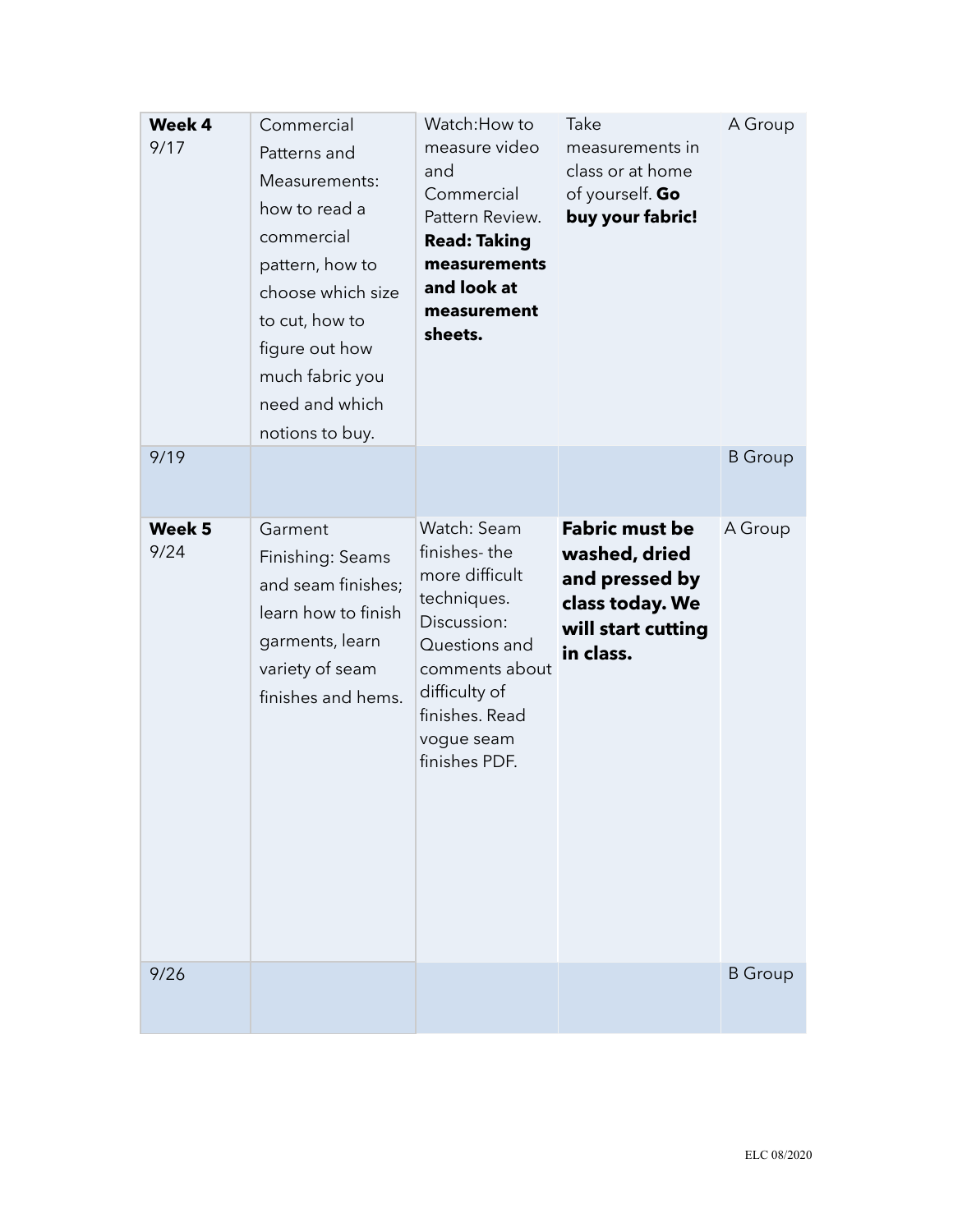| Week 6<br>10/1  | Special<br>Techniques:<br>clipping curves,<br>under stitching,<br>sleeve setting.<br>Handout neck<br>pattern, sloper<br>pattern, and<br>sleeve pattern.<br>Machine made<br>button holes-do<br>this in class. | Read Vogue<br>Special<br><b>Techniques PDF</b> | Finish up seam<br>samples at home.<br>PJ pants are due!                                                         | A Group        |
|-----------------|--------------------------------------------------------------------------------------------------------------------------------------------------------------------------------------------------------------|------------------------------------------------|-----------------------------------------------------------------------------------------------------------------|----------------|
| 10/3            |                                                                                                                                                                                                              |                                                |                                                                                                                 | <b>B</b> Group |
| Week 7<br>10/8  | Flat Patterning:<br>Create flat pattern<br>from 1/2 scale<br>measurements.                                                                                                                                   | Read chapter<br>on flat pattern.               | <b>Due Today:</b><br>Sampler III: Seam<br>samples. 1/2<br>scale dress form<br>measurements.                     | A Group        |
| 10/10           |                                                                                                                                                                                                              |                                                |                                                                                                                 | <b>B</b> Group |
| Week 8<br>10/15 | Fitting garments,<br>how to transfer<br>markings, fitting<br>etiquette                                                                                                                                       | Watch: Video-<br>fitting a sloper.             | Fit your drafted<br>sloper mockup and<br>transfer to new<br>pattern. KEEP old<br>and new pattern to<br>compare. | A Group        |
| 10/17           |                                                                                                                                                                                                              |                                                |                                                                                                                 | <b>B</b> Group |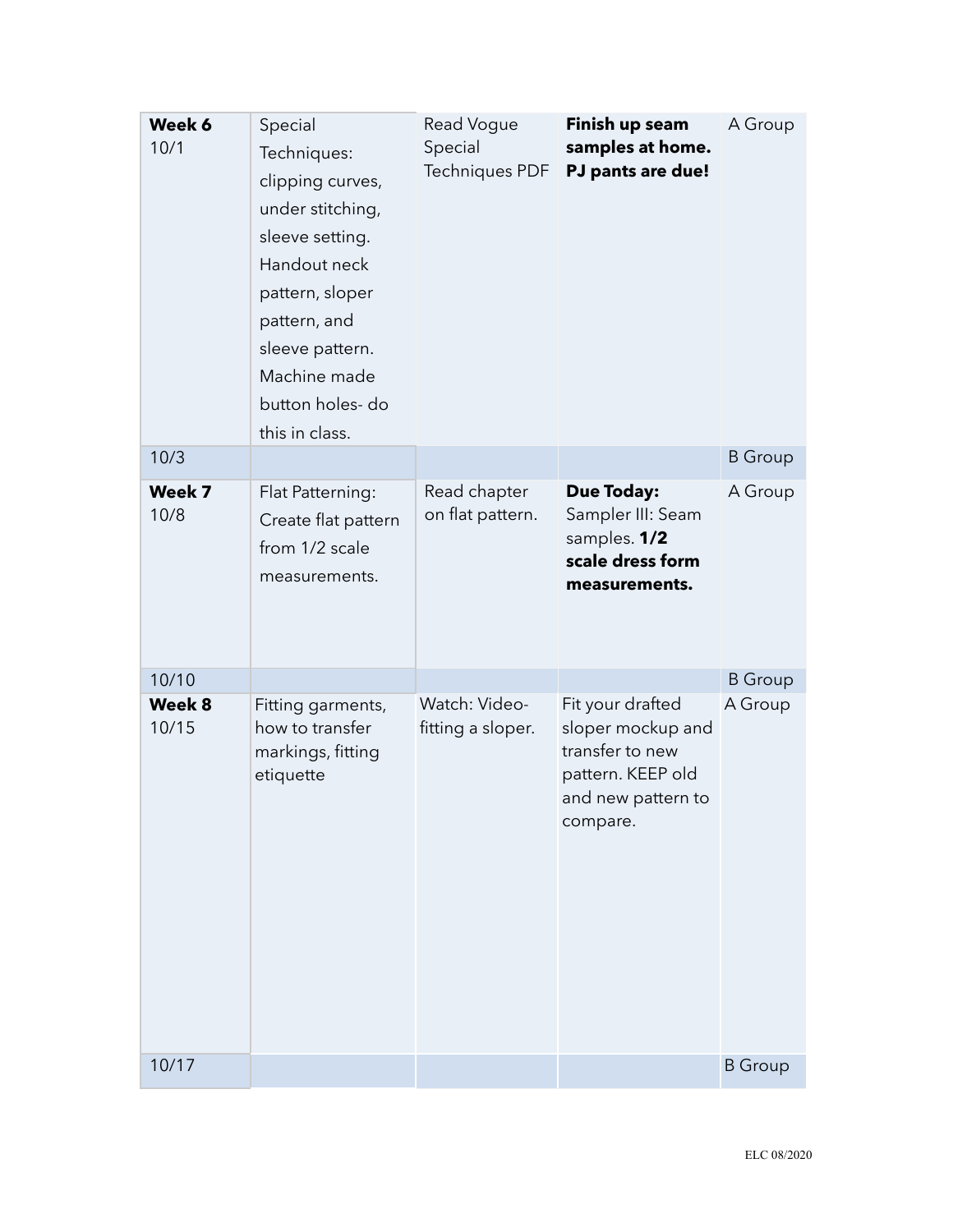| Week 9<br>10/22         | Pattern drafting<br>continued: Flat<br>patterning.<br>Introduction to<br>slopers and dart<br>manipulation. | Watch: Video<br>slash and<br>spread, dart<br>pivoting | Flat patterned 1/2<br>scale sloper due<br>today. Homework:<br>Create pattern<br>where you move<br>one of your darts<br>and design<br>sleeves. Cut and<br>put together. Take<br>pics on form. Take<br>pattern pics. | A Group        |
|-------------------------|------------------------------------------------------------------------------------------------------------|-------------------------------------------------------|--------------------------------------------------------------------------------------------------------------------------------------------------------------------------------------------------------------------|----------------|
| 10/24                   |                                                                                                            |                                                       |                                                                                                                                                                                                                    | <b>B</b> Group |
| Week 10<br>10/29        | Fasteners: Hand<br>fasteners, buttons,<br>snaps, hook and<br>eye, machine<br>button holes,<br>plackets.    | Watch: Fastener<br>Video.                             | Present your<br>designs for 1/2<br>scale project. FF:<br><b>Bring questions</b><br>related to project.<br>O:add questions<br>to discussion<br>board.                                                               | A Group        |
| 10/31                   |                                                                                                            |                                                       |                                                                                                                                                                                                                    | <b>B</b> Group |
| Week 11<br>11/5         | Zippers! Learn to<br>install zippers two<br>ways                                                           | Read: Vogue<br>Zippers                                | Finish zippers in<br>class, work on 1/2<br>scale design in<br>class. When<br>finished zipper<br>upload to<br>discussion with<br>video unzipping.<br>Zipping.                                                       | A Group        |
| 11/7                    |                                                                                                            |                                                       |                                                                                                                                                                                                                    | <b>B</b> Group |
| <b>Week 12</b><br>11/12 | Draping                                                                                                    | Watch: Video<br>draping sloper<br>on 1/2 scale.       | Discussion:<br>compare how the<br>creation and<br>execution of flat<br>pattern vs draped<br>pattern compare.<br>Which do you<br>prefer?                                                                            | A Group        |
| 11/14                   |                                                                                                            |                                                       |                                                                                                                                                                                                                    | <b>B</b> Group |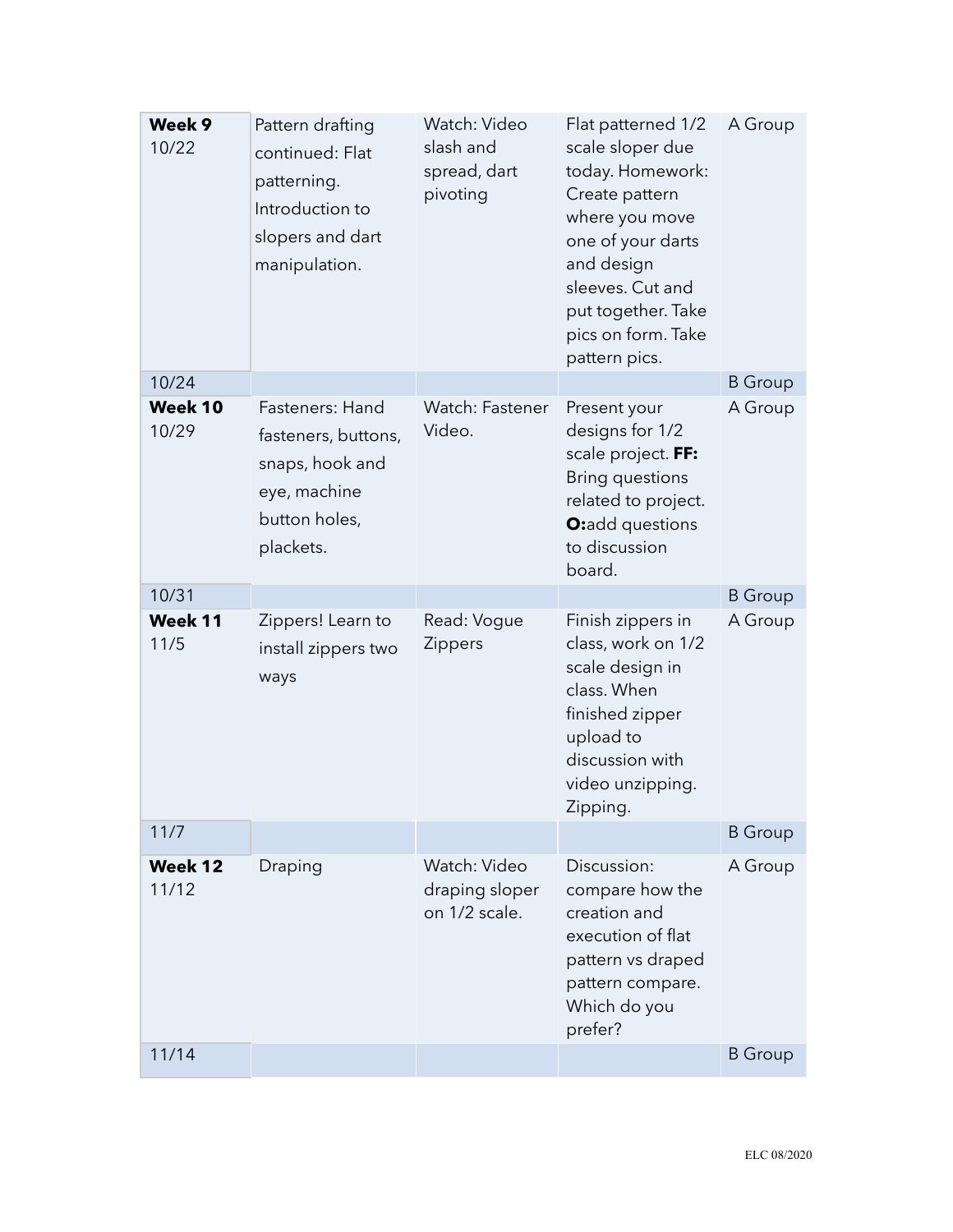| Week 13<br>11/19                       | Final project<br>assigned.   |                                                        | A Group        |
|----------------------------------------|------------------------------|--------------------------------------------------------|----------------|
| 11/21                                  |                              | <b>Due Today:</b><br><b>Project VI: Masks</b>          | <b>B</b> Group |
| Week 14<br><b>FALL</b><br><b>BREAK</b> |                              |                                                        |                |
|                                        |                              |                                                        |                |
| Week 15<br>12/3                        |                              | Add questions to<br>discussion board<br>about project. | A Group        |
| 12/5                                   |                              |                                                        | <b>B</b> Group |
| Week 16<br>12/10                       |                              | Work in class                                          | A Group        |
| 12/12                                  |                              |                                                        | <b>B</b> Group |
| FINAL:<br>12/19<br>$9:40-11:40$<br>AM  | Model your final<br>project. | <b>Whew! You're</b><br>done!                           |                |

## **VI. Class Rules, Attendance, Costume Shop Policies, University Policies**

The Rules in this class that will help you the rest of your life (adapted from Holly Poe-Durbin).

- 1. **You must show up to succeed.** Note Woody Allen's formula- 90 % of the work is just showing up. Please consult the attendance policy if you have questions.
- 2. **You will be a success if**…! You arrive on time, are prepared, curious, excited, engaged, and ready to collaborate.
- 3. **Cell phone policy**: there may be a need to research on technology at times, but if you are distracting yourself and others with technology I will consider you absent and ask you to leave. You may listen to music during **lab hours** but must have one ear free at all times and volume must be quiet enough so that it doesn't disrupt your fellow students or instructor.
- 4. If you have a sick child, grandmother, or dog and are awaiting to be called away to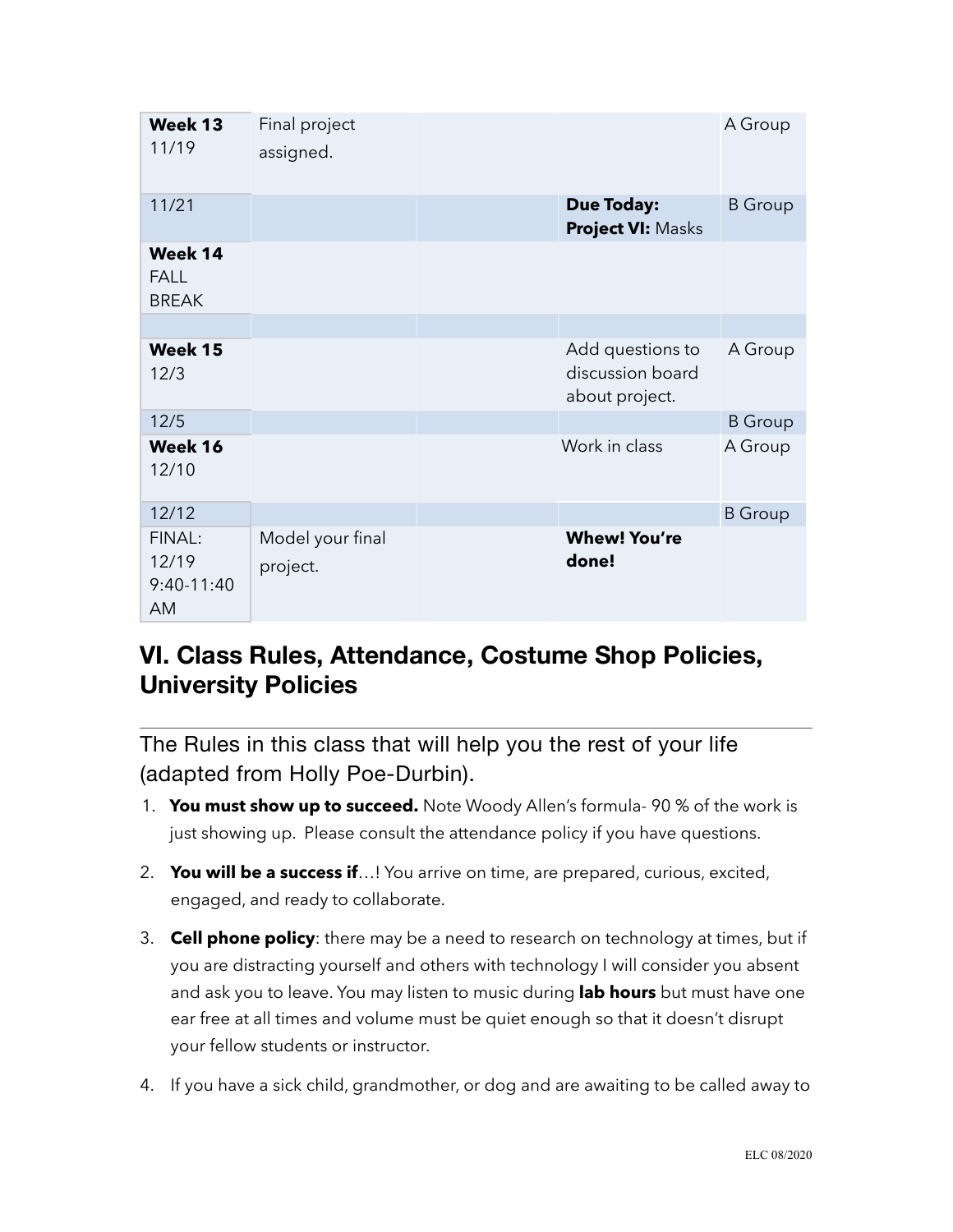go to the doctors, pull the plug, or help Fluffy cross over the rainbow bridge, talk to me BEFORE class and I can accommodate you.

- 5. **Turn in your work on time!** We all have cars that break down, bad hair days, traffic, weather, kids, pets, or even stayed up too late "studying" the night before. Unless there are extreme circumstances (being whisked away by a tornado and landing in Oz might qualify, but I would want to see your ruby slippers and a flying monkey to be sure) I will **decrease your project grade 10% each day it is late**.
- 6. **R-E-S-P-E-C-T!** As an adult, you are responsible to maintain a positive behavior that is considerate of others. That means- be respectful. Respect others by recognizing their personal space and needs equal to your own. Do not leave your work area a mess when you leave, keep personal conversations to a minimum and at an acceptable noise level (quiet). Be respectful of me, your instructor. Pay attention to my instruction and lectures, after all, you or your parents are paying for me to tell you this stuff. In turn I will respect you and your right to ideas and opinions. However, if I feel you are disrupting class, I will ask you to leave.

### Attendance:

Attendance in this class is mandatory. After 2 unexcused absences, your final grade will lower by one part of a letter grade for each subsequent absence  $(3$  absences = A lowers to B etc.) Tardiness is also unacceptable- two tardies will count as an absence. Theatre production commitments, roles or responsibilities can never be used as an excuse to miss classes. Permission will not be granted to miss a class for appointments, interviews, auditions, costume fittings, rehearsals, outside employment, etc. Students may miss a class only with the express permission in advance of their class instructor. Students who are ill should communicate with their instructors as soon as possible after missing a class. Students who are ill and have to miss more than one class should seek medical care and provide documentation. Except in the case of illness, only your instructor can approve absence from class. Provisions to allow for religious holidays, emergencies, and University Sanctioned Absences will be made.

### Costume Shop Policy

CSU's Costume Shop runs as both a classroom/lab and a center for the UCA's busy production schedule. As a result, time and resources must be shared and respected. The Costume Shop will be made available during class hours, as well as every Monday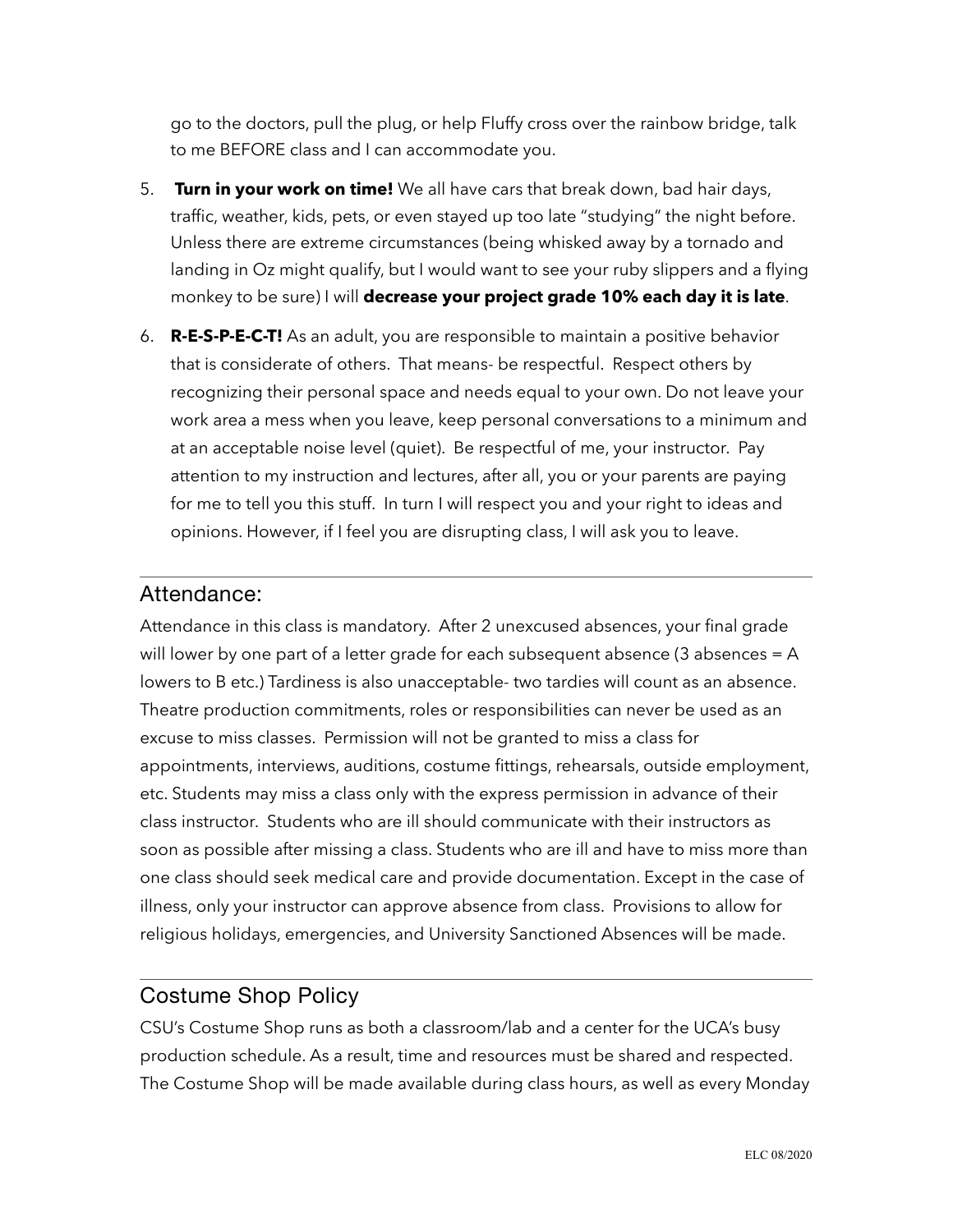– Friday 8:00 – 12:00 and 1:00 – 5:00 and a few select weekend mornings as indicated. In addition, we all need to make sure that we clean up after ourselves. Each person will be assigned a machine, and it is their responsibility to keep their machine area tidy and in good order. In addition to the machine areas, in-progress projects must be placed in bins located under the worktables (also labeled), and worktables must be left free of any clutter.

### Health and Safety

Please note that there are certain occupational hazards associated with working in a Costume Shop. These are including but not limited to various small scrapes and jabs with sharp objects, burns and various strains (especially on the hands). Throughout this course you will be taught the safe and proper way to limit your chances of injury. If you have any questions or issues that you would like to discuss, please feel free to speak with me privately after class.

In the interest of complying with OSHA regulations, closed toed shoes must be worn at all times when in the Costume Shop.

## Integrity Policy:

This course will adhere to the CSU Academic Integrity Policy as found on the Student' Responsibilities page of the **[CSU General Catalog](http://catalog.colostate.edu/general-catalog/policies/students-responsibilities/%22%20%5Cl%20%22academic-integrity%22%20%5Ct%20%22_blank)** and in the **[Student Conduct Code.](http://resolutioncenter.colostate.edu/conduct-code/%22%20%5Ct%20%22_blank)**

At a minimum, violations will result in a grading penalty in this course and a report to the Office of Student Resolution Center.

## Title IX:

CSU's Discrimination, Harassment, Sexual Harassment, Sexual Misconduct, Domestic Violence, Dating Violence, Stalking and Retaliation policy designates faculty and employees of the University as "Responsible Employees." This designation is consistent with federal law and guidance, and requires faculty to report information regarding students who may have experienced any form of sexual harassment, sexual misconduct, relationship violence, stalking or retaliation. This includes information shared with faculty in person, electronic communications or in class assignments. As "Responsible Employees," faculty may refer students to campus resources (see below), together with informing the Office of Support and Safety Assessment to help ensure student safety and welfare. Information regarding sexual harassment, sexual misconduct, relationship violence, stalking and retaliation is treated with the greatest degree of confidentiality possible while also ensuring student and campus safety.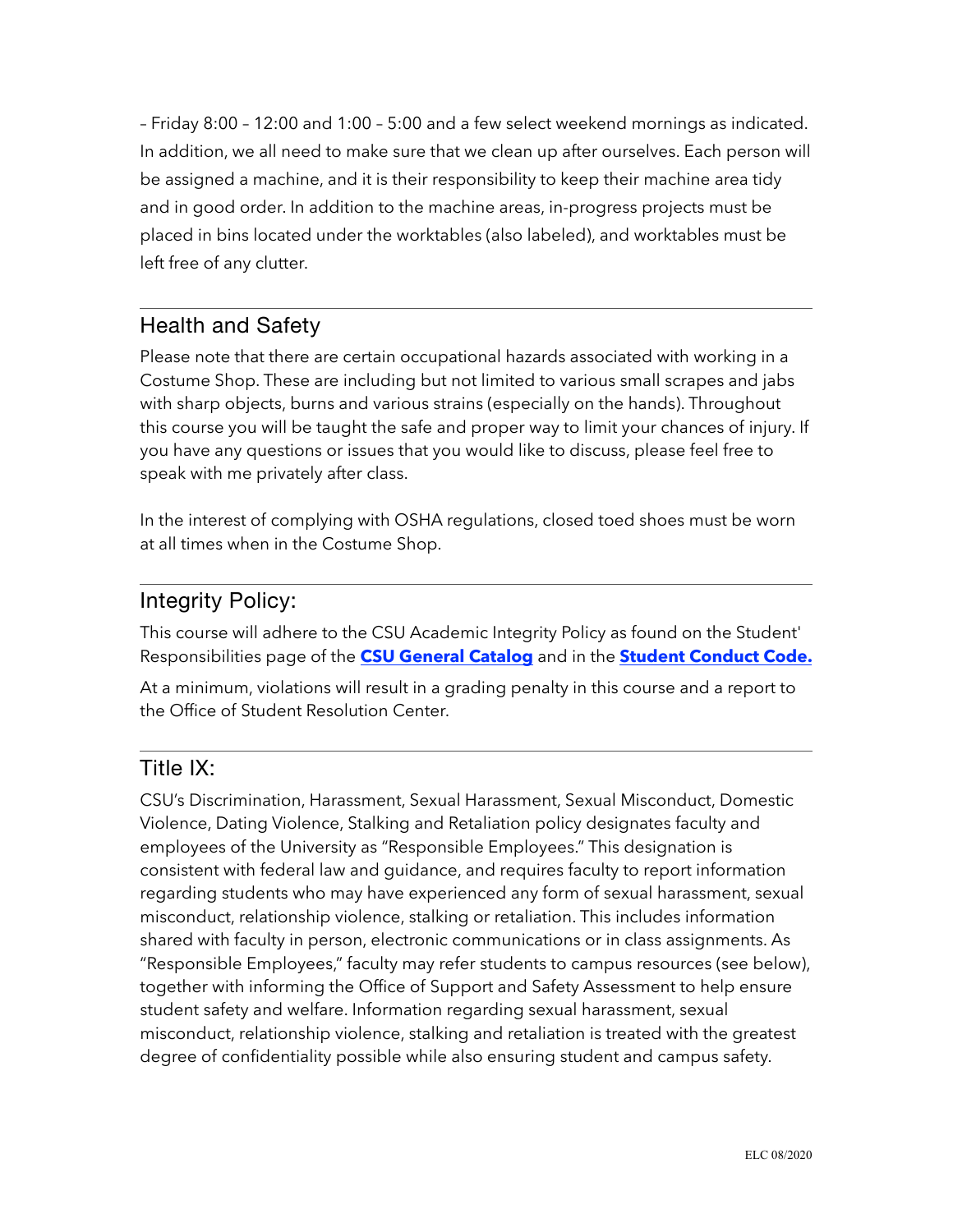Any student who may be the victim of sexual harassment, sexual misconduct, relationship violence, stalking or retaliation is encouraged to report to CSU through one or more of the following resources:

- Emergency Response 911
- Deputy Title IX Coordinator/Office of Support and Safety Assessment (970) 491-1350
- Colorado State University Police Department (non-emergency) (970) 491-6425

For counseling support and assistance, please see the CSU Health Network, which includes a variety of counseling services that can be accessed at: [http://](http://www.health.colostate.edu/%22%20%5Ct%20%22_blank%22%20%5Co%20%22http://www.health.colostate.edu/Ctrl+Click%20or%20tap%20to%20follow%20the%20link) [www.health.colostate.edu/](http://www.health.colostate.edu/%22%20%5Ct%20%22_blank%22%20%5Co%20%22http://www.health.colostate.edu/Ctrl+Click%20or%20tap%20to%20follow%20the%20link). And, the Sexual Assault Victim Assistance Team is a confidential student resource that does not have a reporting requirement and that can be of great help to students who have experienced sexual assault. The web address is [http://www.wgac.colostate.edu/need-help-support.](http://www.wgac.colostate.edu/need-help-support%22%20%5Ct%20%22_blank)

### Disclaimer

As the instructor, I reserve the right to alter the syllabus and schedule as deemed necessary. Any alterations will be presented in a fair manner and should not affect your performance in this course.

## School of Music, Theatre, and Dance (SMTD) Protocol regarding Physical Contact

SMTD faculty, staff, and administration are committed to providing an outstanding performing arts education for every student enrolled. This includes the delivery of applied pedagogical concepts through a variety of delivery modes, including small studio classes, rehearsals, lecture courses, and one-on-one instruction. Some of these methods of instruction may require physical contact between teacher and student, or between students in order to properly present pedagogical topics such as fittings and alterations of costumes, etc.

With the understanding that each student responds differently to physical contact, it is the responsibility of each faculty member to communicate verbally prior to initiating physical contact of any kind, and receive permission from the student before proceeding. The faculty member must be very clear in the communication as to the specific pedagogical concept being addressed. If a student has a concern or question about physical contact between him/her/their and the teacher, the student should voice the concern to the teacher, or request another approach to the